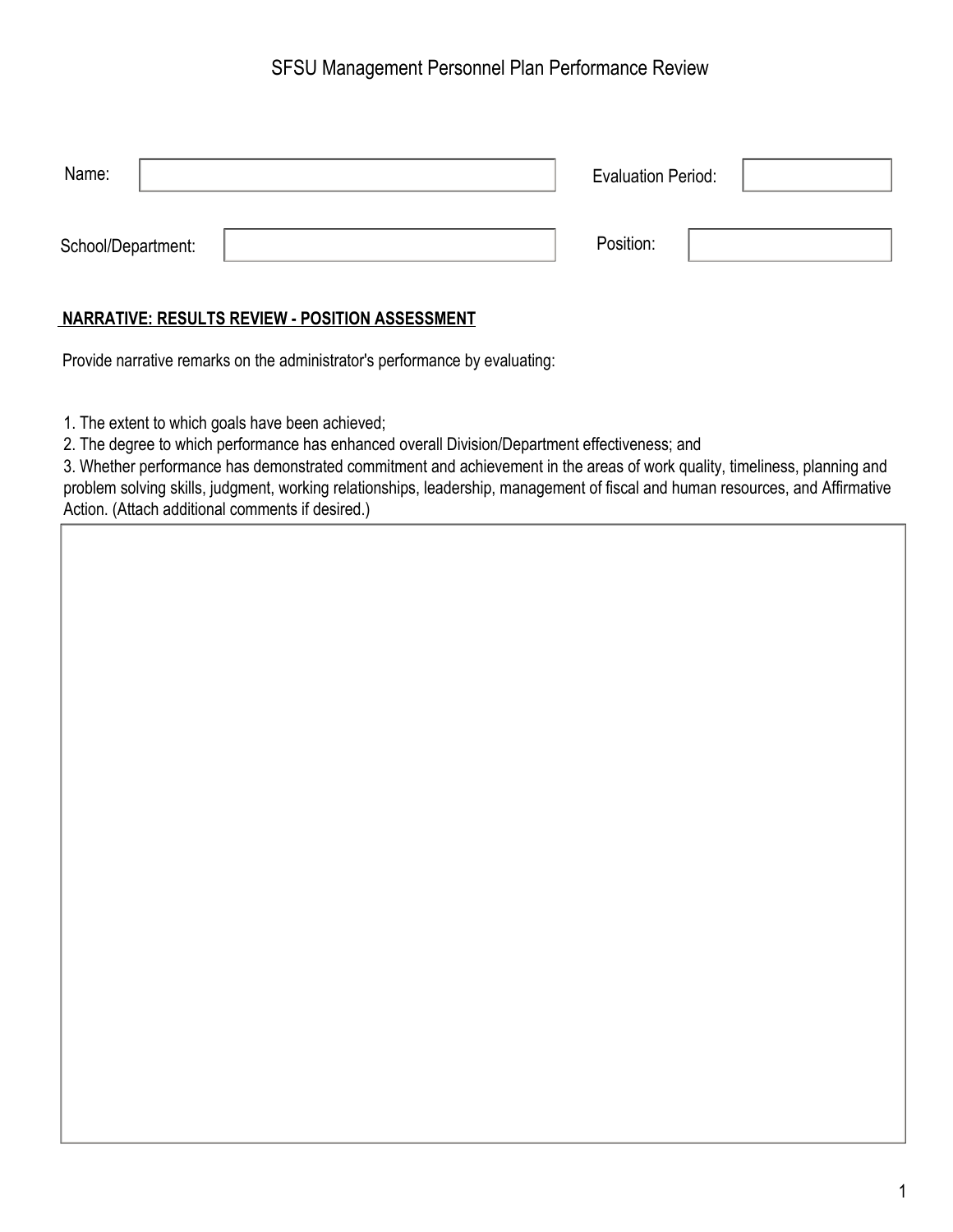# **SFSU Management Personnel Plan Performance Review**

#### **SUMMARY EVALUATION**

I have evaluated the merit and performance of this management employee as follows:

Less than Satisfactory (Marginal-minimal results)

Satisfactory (Achieves expected results)

More than Satisfactory (Frequently exceeds expected results)

| Evaluator's Signature | Date | <b>Employee's Signature</b> | Date |
|-----------------------|------|-----------------------------|------|

#### **Comments**

| Dean/Director Signature | Date | Associate VP Signature | Date | Cabinet Officer Signature | Date |
|-------------------------|------|------------------------|------|---------------------------|------|